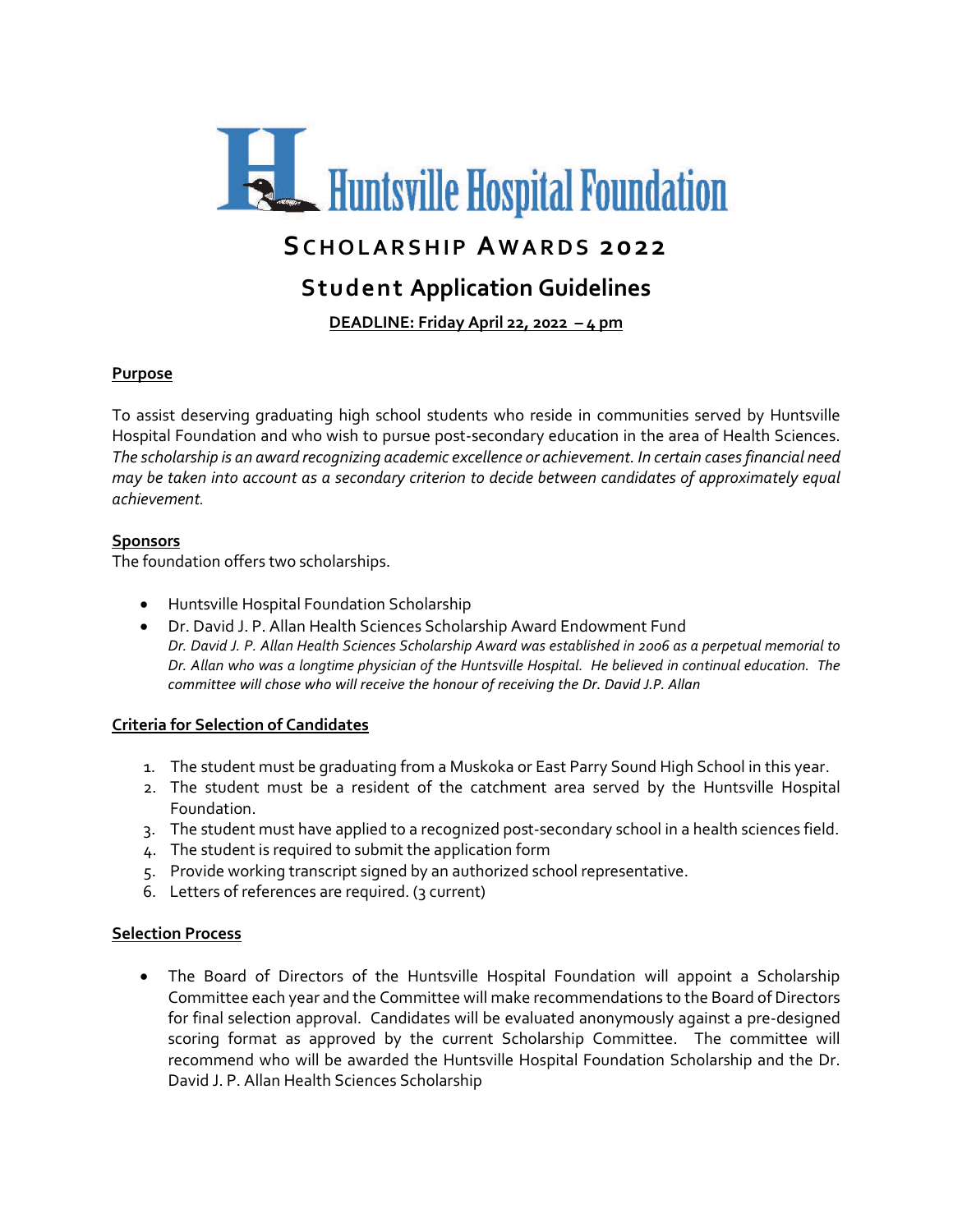### HUNTSVILLE HOSPITAL FOUNDATION SCHOLARSHIP

### **Scholarship Value**

The number and value of scholarships awarded each year will be at the discretion of the Huntsville Hospital Foundation Board of Directors with recommendations from the Scholarship Committee and will be reviewed each year.

The minimum value of an individual Scholarship will be \$500.

#### **Scholarship Presentation**

Typically successful Candidates would be contacted and invited to attend the Annual General Meeting of the Foundation which is held in June of each year, where the public announcement of the Scholarship Awards will be made. With CoVid-19 uncertainty, formal presentation may or may not take place.

From the date of application, the recipient has twelve (12) months to graduate from high school and submit proof of enrolment and payment at a recognized post-secondary school at which time the HDMH Foundation will prepare and deliver a cheque for the awarded scholarship amount.

#### **Application Deadline**

**Applications must be received by the Huntsville Hospital Foundation by 4 pm on Friday April 22, 2022**.

#### **Applications are also available online.**

#### **Forward all applications and inquiries to;**

*Huntsville Hospital Foundation Scholarship Committee 4-100 Frank Miller Drive Huntsville, Ontario P1H 1H7 T: 789-4756 F: 789-GIVE E:hhfoundation@mahc.ca W: huntsvillehospitalfoundation.ca*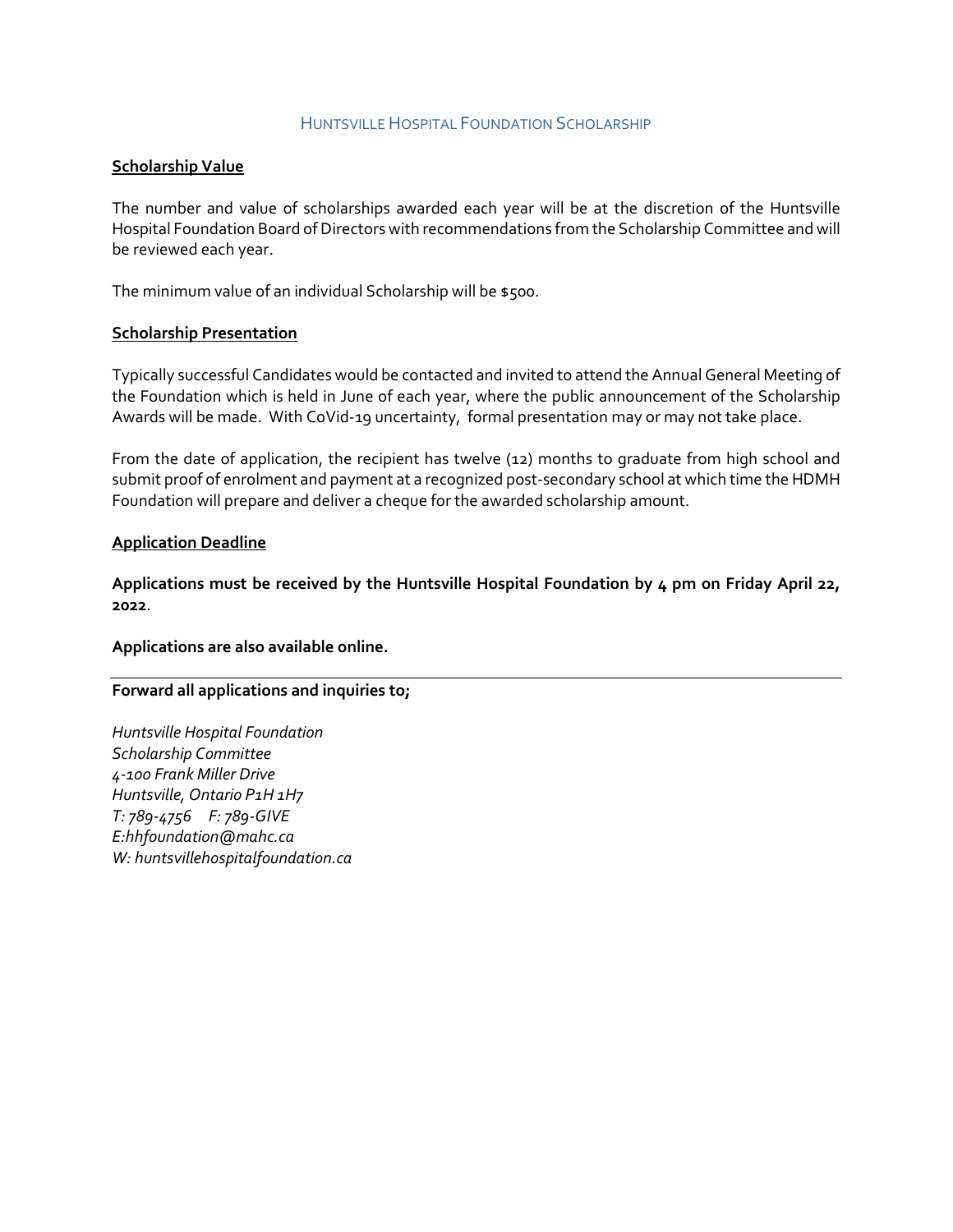

# **SCHOLARSHIP AWARDS 2022**

# **Student Application Form**

**DEADLINE: Friday April 22, 2022 – 4 pm** 

Please complete and/or qualify the following. Additional pages may be attached, if required.

| <b>Applicant's Given Name</b> | <b>Applicant's Surname</b>          |
|-------------------------------|-------------------------------------|
| Social Insurance Number       | Date of Birth<br>Year/Month/Day     |
| <b>Telephone Number</b>       | Email                               |
| <b>Address</b>                |                                     |
| <b>Present School</b>         | <b>Years of Secondary Education</b> |
| <b>Present School Address</b> |                                     |

I hereby grant permission to the Huntsville Hospital Foundation Scholarship Committee to contact my supervisor to request further information about me if they see fit.

If I am successful, I give permission for the Huntsville Hospital Foundation to make public my award.

**Signature: \_\_\_\_\_\_\_\_\_\_\_\_\_\_\_\_\_\_\_\_\_\_\_\_\_\_\_\_\_\_\_\_\_\_\_\_\_\_\_\_\_\_\_\_\_\_\_\_\_\_\_\_\_\_\_**

**Signature of parent/guardian if under 18: \_\_\_\_\_\_\_\_\_\_\_\_\_\_\_\_\_\_\_\_\_\_\_\_\_\_\_\_\_\_\_\_\_\_\_\_\_\_\_\_\_\_\_** 

#### **CONSENT FOR USE OF MEDIA REPRODUCTION**

 I agree to permit the Huntsville Hospital Foundation and any persons authorized by it to take and produce photographs. I understand that the above may appear in newspapers, websites, newsletters, radio, social media or other Foundation initiatives. I further agree that the Huntsville Hospital Foundation may use, publish, copyright, sell and otherwise deal with any of the reproductions for (i) educational purposes, (ii) advertising purposes, and (iii) any other use which in its discretion sees fit.

| Office Use Only   2022STD- |  |
|----------------------------|--|
|----------------------------|--|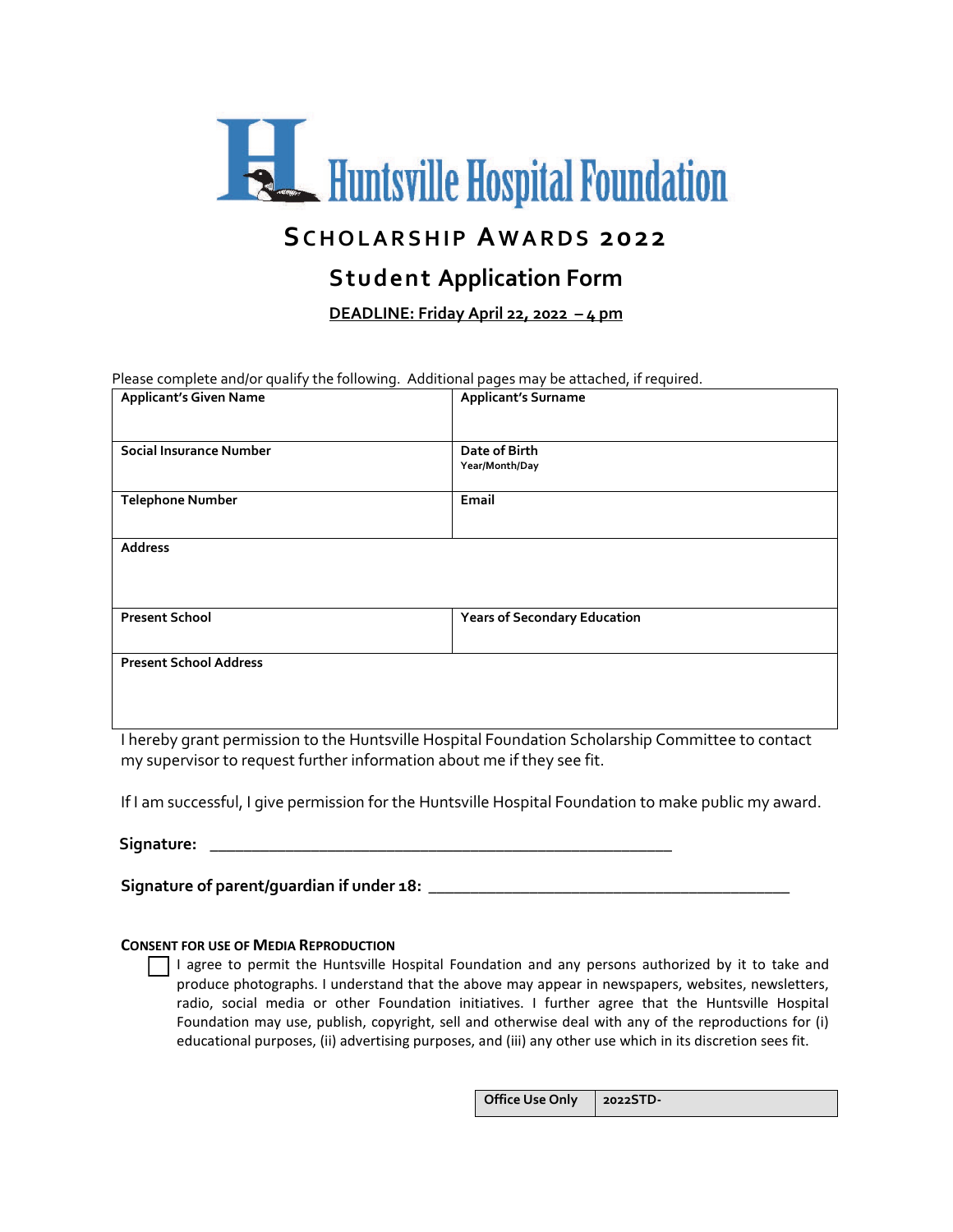#### HUNTSVILLE HOSPITAL FOUNDATION STUDENT SCHOLARSHIP 2022

| <b>Grade Average</b> | <b>Graduating Year</b> | <b>Present School</b>                 |            |
|----------------------|------------------------|---------------------------------------|------------|
| Program of studies   |                        | <b>Expected Post-Secondary School</b> | Start date |
|                      |                        |                                       |            |

| ACTIVITES: List school activities/sports you have been involved in.       |  |
|---------------------------------------------------------------------------|--|
|                                                                           |  |
|                                                                           |  |
|                                                                           |  |
|                                                                           |  |
|                                                                           |  |
|                                                                           |  |
|                                                                           |  |
|                                                                           |  |
|                                                                           |  |
|                                                                           |  |
|                                                                           |  |
|                                                                           |  |
| VOLUNTEERING: What volunteering have you done related to Health Sciences? |  |
|                                                                           |  |
|                                                                           |  |
|                                                                           |  |
|                                                                           |  |
|                                                                           |  |
|                                                                           |  |
|                                                                           |  |
|                                                                           |  |
|                                                                           |  |
|                                                                           |  |
|                                                                           |  |
|                                                                           |  |
| What other Volunteering have you done?                                    |  |
|                                                                           |  |
|                                                                           |  |
|                                                                           |  |
|                                                                           |  |
|                                                                           |  |
|                                                                           |  |
|                                                                           |  |
|                                                                           |  |
|                                                                           |  |
|                                                                           |  |

**Office Use Only 2022STD-**